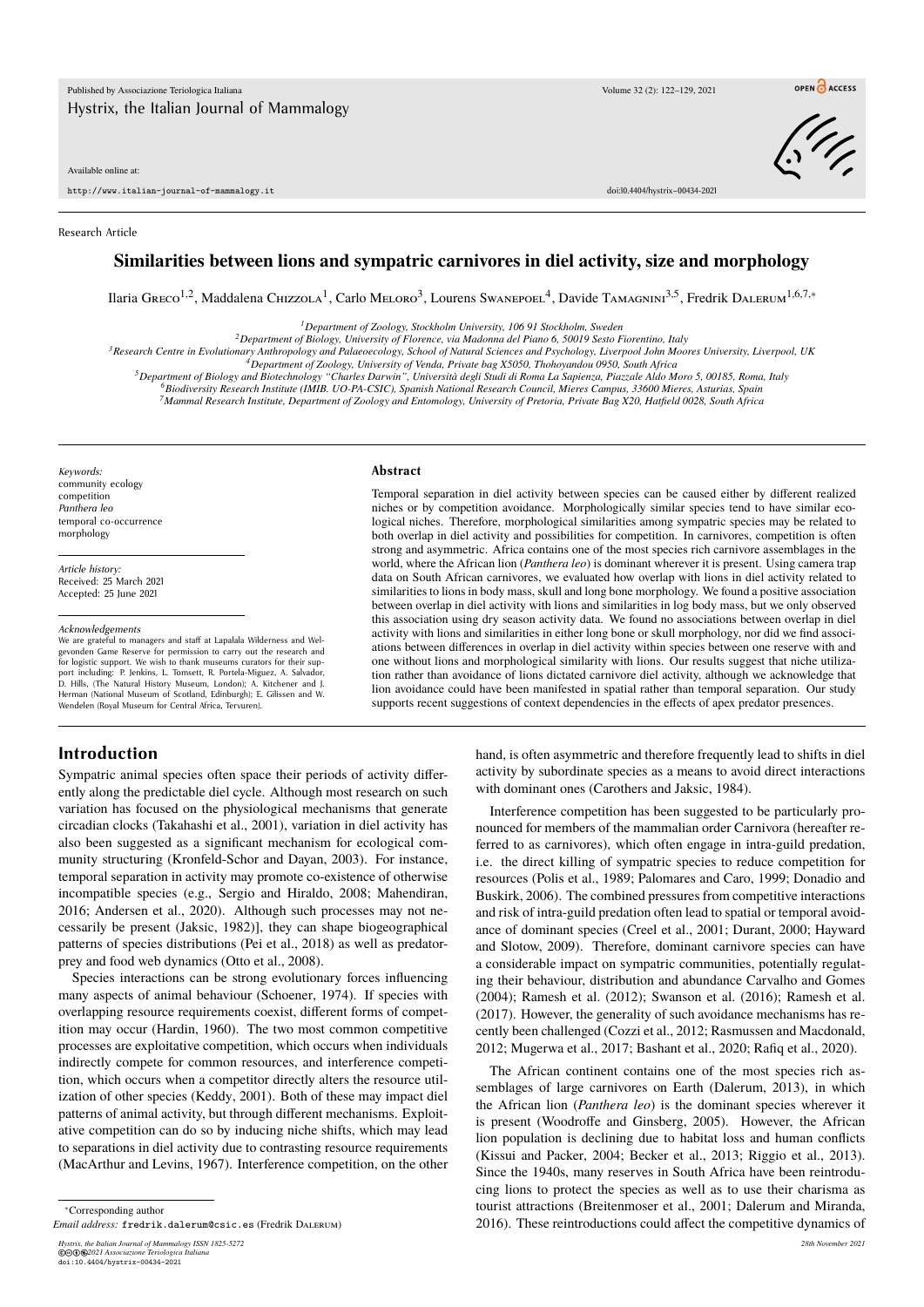the resident carnivore communities, potentially increasing intra-guild predation and competitive exclusion. Other large carnivores such as leopards (*Panthera pardus*), wild dogs (*Lycaon pictus*) and cheetahs (*Acinonyx jubatus*) are considered to be subordinate to lions and often suffer kleptoparasitism from the dominant species or are directly killed (Caro and Laurenson, 1994; Creel et al., 2001). Smaller species, on the other hand, may be influenced by lions indirectly through mesopredator release (Prugh and Sivy, 2020).

Since carnivore morphology closely reflects niche requirements (Polly et al., 2017), morphological characteristics could be related to diel activity both through niche separation and avoidance mechanisms (Davies et al., 2007). In particular, we would expect opposite relationships between overlap in diel activity and the morphological similarity of sympatric species if diel activity is driven by niche requirements versus by avoidance of interference competition. If niche requirements, which for carnivores primarily relate to prey availability (Carbone and Gittleman, 2002), dictate activity patterns, we would expect a positive association between overlap in diel activity and morphological similarities. Under the assumptions that interference competition leads to temporal partitioning of activity (Carothers and Jaksic, 1984) and that interference competition is positively related to similarity in niche requirements (manifested in morphological traits, i.e. morphologically similar species share similar ecological niches), we would contrastingly expect a negative relationship between overlap in diel activity and morphological similarities if diel activity is influenced by avoidance of interference competition (Fig. 1).

In this study we use data from camera traps to quantify these relationships between lions and sympatric carnivore species in a small South African reserve. We hypothesize that strong competition from lions in morphologically and ecologically similar species will lead to shifts in diel activity patterns to avoid the potentially fatal consequences of not avoiding such competition (Palomares and Caro, 1999; Creel et al., 2001; Davies et al., 2007). We expect that such diel activity shifts in species that are morphologically similar to lions will generate negative relationships between diel activity overlap with lions and morphological similarity, and also a negative relationship between diel activity overlap within species between one reserve with and one without lions and morphological similarities to lions.

We relate overlap in diel activity to similarity to lions in body size as well to size independent variation in long bone and skull morphology. While body size is likely the most important morphological characteristic defining the scope for competitive interactions among carnivores (Sinclair et al., 2003), shape variation in morphological variables may be equally, or even more, important for ecological characteristics (Grossnickle, 2020). Both long bone and skull characteristics are closely related to different niche requirements (Van Valkenburgh, 1987; Taylor, 1989; Lewis, 1997; Van Valkenburgh, 2007; Samuels et al., 2013). Long bones, e.g., bones in limbs that are longer than they are wide, are found in extremities and contain some of the more defin-



Morphological similarity

**Figure 1** – Hypothetical relationships between overlap in diel activity and morphological similarities between species if resource requirements and avoidance of interference competition dictate diel activity patterns, assuming morphological similarity is positively associated with similarity in resource use.

ing components of carnivore skeletal structure (Ewer, 1973). The proportions and relative sizes of long bones are indicative of habitat preferences (Lewis, 1997; Meloro, 2011; Meloro et al., 2013), movement patterns (Iwaniuk et al., 2000) and hunting tactics (Andersson, 2004; Meachen-Samuels and Van Valkenburgh, 2009). The morphology of skull and dental characteristics, on the other hand, is primarily related to foraging patterns and dietary preferences, including possible scavenging (Radinsky, 1981; Davies et al., 2007; Meloro and O'Higgins, 2011; Figueirido et al., 2011). By relating overlap in diel activity to these contrasting morphological characteristics we are therefore able to interpret our results in terms of different dimensions of potential niche separation.

# **Methods**

## **Study Areas**

The study area includes two reserves in the Waterberg Biosphere Reserve (UNESCO heritage site) which is located in the Limpopo province, South Africa (Fig. 2a). The two reserves, Welgevonden Game Reserve (Welgevonden  $-24^{\circ}18'42''$  S,  $27^{\circ}50'2''$  E) and Lapalala Wilderness (Lapalala -  $23^{\circ}30'54''$  S,  $28^{\circ}9'36''$  E), are both privately owned and are environmentally similar. However, while lions were introduced into Welgevonden in 1998 (Kilian, 2003), at the time of study they had not been present in Lapalala since they were regionally extirpated probably in the early 20<sup>th</sup> century (Dalerum and Belton, 2015).

Rainfall is seasonal (Codron et al., 2005). From April to September the area experiences a dry season with limited rainfalls and colder weather with a minimum and maximum temperature of  $20^{\circ}$ C in July (mid-dry). The wet season occurs from October to March, is highly humid with abundant precipitation and has fluctuating temperatures ranging from  $14\textdegree C$  to  $30\textdegree C$ . Overall mean annual precipitation is approximately 500 mm (Périquet et al., 2017). The minimum mean precipitation values are in June, July and August, ranging from 0 to 50 mm, whereas precipitation peaks in December, January and February with a mean maximum of 390 mm (Mzezewa et al., 2010). Vegetation mainly consists of Waterberg Mountain Bushveld and the topographically consists of elevated plateaus, undulating rocky hills and deep valleys (Isaacs et al., 2013).

Welgevonden was formed in 2001, although it became a conservation area in 1993. The reserve consists of 38200 ha of previous cattle farms (Kilian, 2003). Welgevonden is owned by over 50 different landowners, is open to the public and contains 15 commercial game lodges and several private ones that host guests (Dalerum and Belton, 2015). In the reserve, game viewing is allowed, but only in designated vehicles with consistent colour schemes and using certified guides. Hunting is not permitted. Lapalala was formed in 1981 and covers 36000 ha of previously commercial farmlands. In contrast to Welgevonden, it was closed to the public during this study, but a Wilderness School with educational programmes was present and occasional guided hunts were allowed (Dalerum and Belton, 2015).

During the course of this study, the lion population in Welgevonden consisted of 8–14 adults distributed across 2 prides and a coalition of males. This density is representative for other private reserves throughout South Africa (Miller and Funston, 2014). Resident carnivores occurring in both reserves included leopards, brown hyenas (*Parahyeana brunnea*), black-backed jackals (*Canis mesomelas*), caracals (*Caracal caracal*), African civets (*Civettictis civetta*), African wildcats (*Felis lybica lybica*), slender mongooses (*Galerella sanguinea*), small-spotted genets (*Genetta genetta*), large-spotted genets (*Genetta maculata*) and honey badgers (*Mellivora capensis*). White-tailed mongooses (*Ichneumia albicauda*) and servals (*Leptailurus serval*) were only observed in Welgevonden. Individual cheetahs were occasionally present in both Welgevonden and Lapalala, small groups of spotted hyenas (*Crocuta crocuta*) were occasionally present in Welgevonden, and wild dogs were present only in Lapalala (Ramnanan et al., 2013). Neither cheetahs nor spotted hyaenas held stable populations within either reserve, and the observed animals were likely transient individuals, e.g., subadult males. Both reserves contained large communities of ungulates dominated by plains zebras (*Equus quagga*), blue wildebeests (*Con-*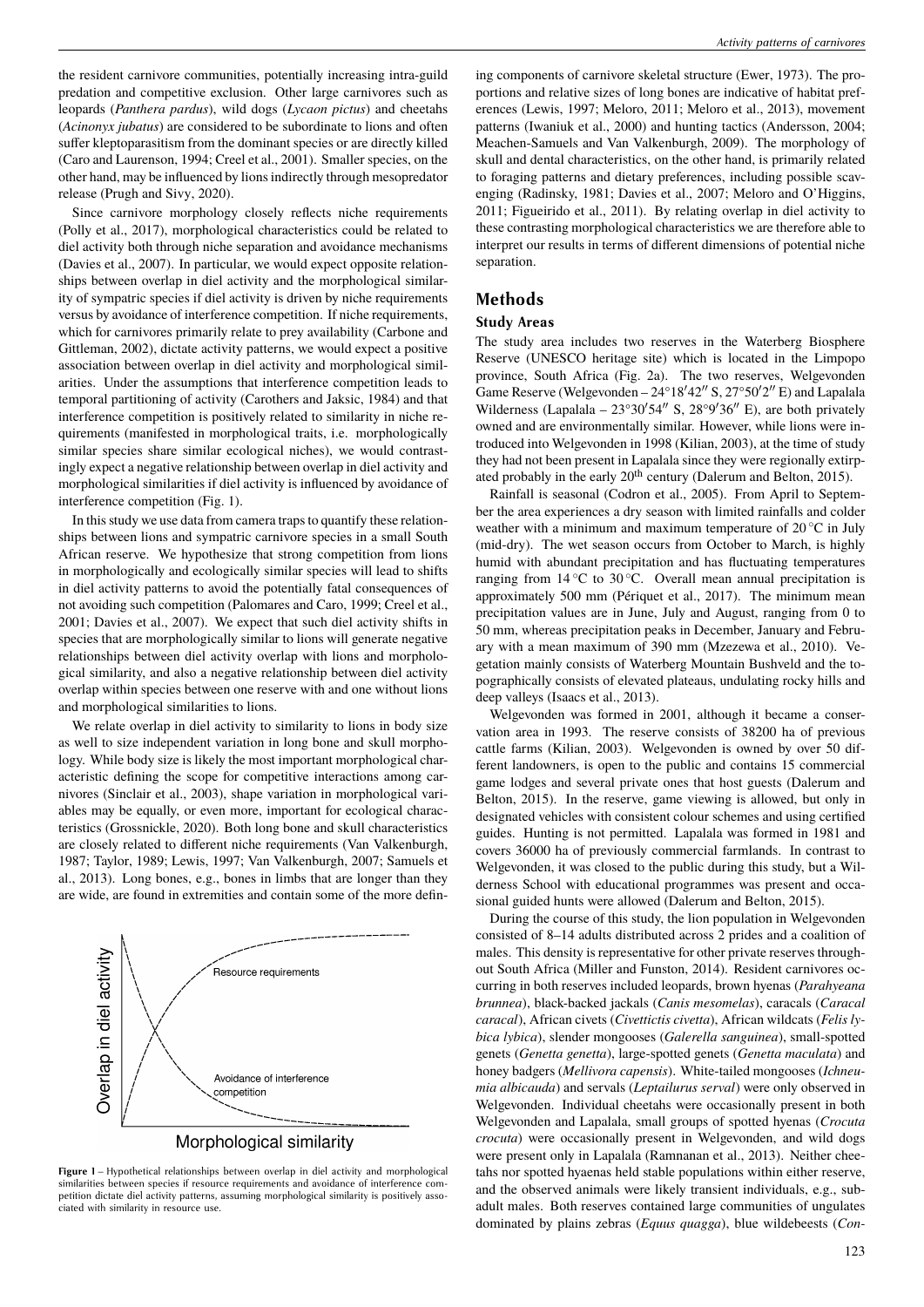

**Figure 2** – Locations of the study areas within the Waterberg Biosphere Reserve (a) and outlines of each reserve including the locations of camera traps used for the study (b). During the study, Welgevonden hosted a population of 8 to 14 adult lions, whereas Lapalala has been lion free most likely since the turn of the past century.

*nochaetes taurinus*), impalas (*Aepyceros melampus*) and kudus (*Tragelaphus strepsiceros*). White (*Ceratotherium simum*) and black rhinos (*Diceros bicornis*) occurred in both reserves, but elephants (*Loxodonta africana*) occurred only in Welgevonden during the study. Although elephants can have substantial effects on vegetation structure, heavy management activities, such as bush clearing and controlled fires (Isaacs et al., 2013), lead to minimal differences in the vegetation structure between the reserves.

### **Quantification of diel activity patterns**

We surveyed Welgevonden from 17 November 2008 to 26 December 2008 for the wet season and from 13 May 2009 to 12 August 2009 for the dry season, and Lapalala from 8 November 2008 until 18 December 2008 for the wet season and from 15 May 2009 to 24 July 2009 for the dry season.

In Welgevonden, we placed 104 camera traps paired in 52 stations for the wet season and 116 camera traps in 58 camera stations for the dry season. In Lapalala, we placed 114 cameras paired in 57 stations in the wet season and 118 camera traps in 59 stations in the dry season (Fig. 2b). In each reserve, the camera stations were deployed in a grid with  $6.25 \text{ km}^2$  cell size and the resultant density was between  $17-20$ camera traps per  $100 \text{ km}^2$ . We conducted the survey with a block-wise system where the total number of cells ranged from 45 to 65 for each reserve. We surveyed 13–15 cells simultaneously for 18 to 20 days, after which the cameras were moved to a new set of 13–15 cells until we covered the whole area (Swanepoel et al., 2015). We placed the camera trap stations on vehicle roads or on animal paths, facing the roadway or the path clearance, since both roads and paths are used frequently by carnivores in these reserves. The camera traps were secured inside boxes and set out 50 cm above the ground. They stayed active in the field for a total of 132 days in Welgevonden, 40 days in 2008 and 92

days in 2009, while in Lapalala the cameras were active for a total of 112 days, with 41 days in 2008 and 71 days in 2009.

In Welgevonden, we used digital infrared camera traps of the type Moultre I40 Digital Game Camera (Moultrie Feeders, Birmingham, AL, USA), while we used a combination of these and film cameras in Lapalala (DeerCam DC100, Non Typical Inc., Park Falls, WI, USA; StealthCam MC2-GV, Stealth Cam, Grand Prairie, TX, USA; Trailmaster TM 1550, Goodson Associates Inc., Lenexa, KS, USA). For digital cameras, the trigger mechanism was activated by movement sensors, while film cameras were activated by active infrared detector beams. We set trap delays at 1 min for digital and 8 min for film cameras. Due to a slow digital camera trigger speed, we baited each camera trap with a mix of rotten eggs and fermented fish to increase chance of capturing useful pictures (Swanepoel et al., 2015). While such baiting has been suggested to improve the likelihood of capturing useful images for species detection, it has not been shown to bias the relative detection of different species (Gerber et al., 2012). We loaded film camera traps with Fujifilm ISO 400 and we visited the sites every 4–5 days to replace baits and change films. For digital cameras, the pictures were stored on SD memory cards.

For each image obtained during the camera trap survey, we recorded mammalian species, number of individuals, date, time and location. For this study, we extracted observations of all carnivore species, including the information of trap station, time of observation, season of the camera trapping event and species observed. We discarded all captures of the same species taken at the same camera station within 30 minutes, as well as cheetahs and spotted hyenas in Welgevonden since they did not belong to the resident carnivore community of this area (Dalerum and Belton, 2015).

We estimated diel activity pattern of each species using a kernel density estimator based on the time stamp of camera trap observations, converted to radians (Ridout and Linkie, 2009). We used a non-parametric estimation of the common area under two density distributions ∆ as an index of temporal overlap in activity (Schmid and Schmidt, 2006), which ranged from 0 (no overlap) to 1 (complete overlap). This estimator was calculated numerically by taking a large number of equally spaced values between 0 and 2π, *T*, and summing

$$
\Delta = \frac{\sum\limits_{T}^{i=1}min\{f(t_i), g(t_i)\}}{T}
$$

where in our case  $T=128$ , and  $f(t_i)$  and  $g(t_i)$  are the two estimated density distributions of activity. This formulation has been recommended for sample sizes below 50 observations (Ridout and Linkie, 2009). We calculated a temporal overlap index between each species and lions using activity data only from Welgevonden, and temporal overlap index within species between the two reserves. We calculated overlap indices for each season separately, due to strong seasonal influences in both predator prey relations (Périquet et al., 2017; Chizzola et al., 2018) and in the relationships among resident carnivores (Bashant et al., 2020). We only included species that had at least 5 observations within each season and, for the comparisons between the reserves, in each reserve. We decided to use 5 observations as a threshold value because the kernel density estimator needed at least 3 data points to estimate the probability activity curves (Meredith and Ridhout, 2018). We argue that 5 observations will generate at least approximate activity distributions.

### **Quantification of morphological similarity**

We used the body mass records from Smith et al. (2003), averaged across males and females. To describe long bone morphology, we measured total length for both fore (humerus and radius) and hind limb elements (femur and tibia) with the addition of the third metapodials. For skull morphology, we included skull length, skull width, length of the palate, width and length of the zygomatic arch, width and length of the mandible, width and length of the fourth upper premolar, the distance from the ventral border of the angular process to the dorsal tip of the condyle process (MAM – Moment Arm of Masseter) and the dis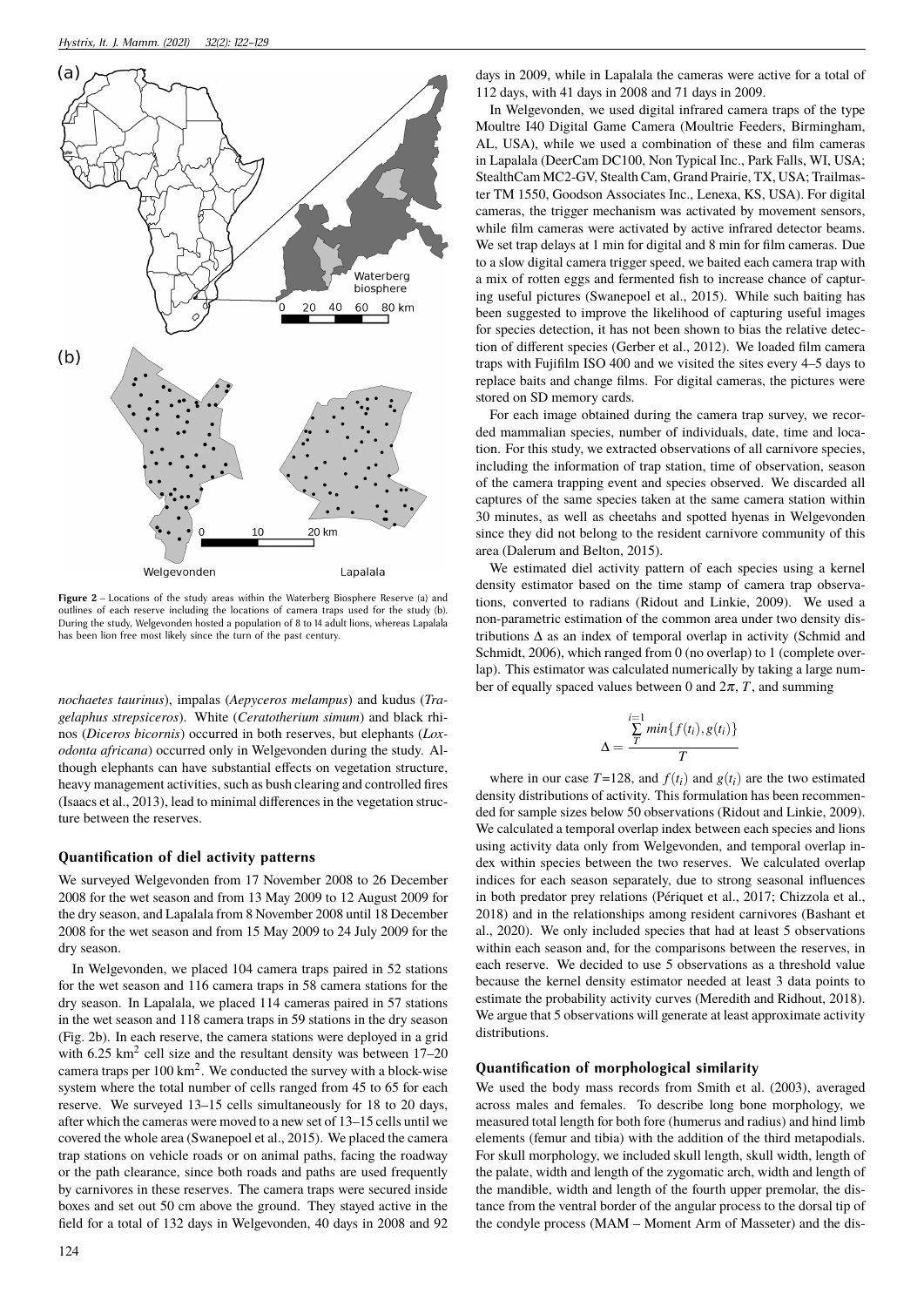tance from the dorsal border of the coronoid process to the dorsal tip of the condyle process (MAT – Moment Arm of the Temporalis) as described in Radinsky (1981). We transformed the linear morphological variables to log-shape ratios (Mosimann, 1970), calculated as the *log*<sup>10</sup> of the ratio between each linear measurement and the geometric mean for all long bone and skull characteristics, respectively. These ratios describe size-independent variation in long bone and skull morphology, and therefore provide potentially informative supplemental information to size alone with regards to niche requirements and ecological characteristics (Klingenberg, 2016).

We made morphometric measurements on 2 to 17 adult individuals per species, mostly from eastern and southern Africa (Supplemental Information, Tab. S1–S3). We used both sexes when available and we did not use any individuals with morphological pathologies. The specimens belong to the Natural History Museum of London (UK) and the Royal Museum of Central Africa (Belgium). We measured the maximum long bone lengths using an osteometric board and/or a digital caliper with 0.01 mm of accuracy. Skull measurements were obtained from 2D photographs with the support of the tpsDig2 software (Rohlf, 2015). The cranium was photographed in ventral view with the palate placed parallel to the photographic plan using a spirit level. Same applied to the lateral hemimandible. This ensured little distortion and good fidelity of three dimensional skull proportions with 2D (Muir et al., 2012; Cardini, 2014; Tamagnini et al., 2021). We used a lens with 100 mm focal length. We calibrated the measurement error on a subsample of 5 different species for which calliper measurements were collected. In all cases the error obtained after comparing calliper with 2D photos measurements was <5%.

# **Data analyses**

We scaled and centred each morphological variable by dividing it with its standard deviation and subtracting the mean, so that each unit change was comparable for all metrics (Manly, 2004). We used  $log_{10}$  transformed data for body mass. We then calculated the differences in scaled log body mass between each species and lions, and separate Euclidean distances between each species and lions for scaled size-independent

long bone and skull metrics. For ease of interpretation, for each set of morphological characteristics (i.e., body mass, long bone morphology and skull morphology), we transformed the differences or Euclidean distances to similarity indices as:

$$
s_i = 1 - \frac{d_i}{\max(d)}
$$

where  $s_i$  is the similarity to lions for the *i*-th species,  $d_i$  is the difference (for log body mass) or Euclidean distance (for long bone and skull morphology) to lions for the *i*-th species, and  $max(d)$  is the maximum difference or Euclidean distance among the measured species. This index takes a value between 0 and 1, where 0 is the least similar species to lions and 1 is a species identical to lions.

We used linear models to relate pair-wise overlap in diel activity between each species and lions to corresponding similarities in body size and morphology, as well as to relate overlap in diel activity between the two reserves within each species to corresponding similarities to lions. For each dependent variable, i.e., activity overlap with lions and activity overlap between the two reserves, we ran separate models for activity data from the wet and dry seasons, respectively.

We performed the statistical analyses in R version 4.0.3 for Linux (http://www.r-project.org), using the contributed package Overlap for quantifying overlap in diel activity (Ridout and Linkie, 2009).

### **Results**

Our study included a total of 1020 observations of carnivores in Welgevonden (790 in dry season and 230 in wet season) and 653 observations in Lapalala (504 in dry season and 149 in wet season). These observations included 13 resident carnivore species in Welgevonden and 11 species in Lapalala (Tab. 1), ranging in body mass from 0.6 to 50 kg, in diet from large mammals to arthropods, and had both terrestrial as well as partially arboreal locomotor patterns (Tab. 1). The majority of the carnivore species had nocturnal or crepuscular activity patterns. Only slender mongoose in both reserves and banded mongoose in Lapalala were mainly active during daylight (Supplemental Information, Fig. S6–S7).

Table 1 – Carnivore species detected during camera trap surveys in Welgevonden Game Reserve and Lapalala Wilderness, South Africa, as well as their average body mass (kg), broad diet category, general locomotor activity, and number of observations during each season. Observations were only counted as independent if made at least 30 min. apart. Only species with more than 5 independent observations for a specific season were included in the analyses. Body sizes are based on Smith et al. (2003), diet categories on Christiansen and Wroe (2007) and locomotor activity on Ortolani and Caro (1996).

|                               |                        |               |                          |                      |                           | Welgevonden    |                |                | Lapalala       |  |
|-------------------------------|------------------------|---------------|--------------------------|----------------------|---------------------------|----------------|----------------|----------------|----------------|--|
| <b>Species name</b>           | <b>Common name</b>     | <b>Family</b> | <b>Body</b><br>mass (kg) | <b>Diet</b>          | <b>Locomotor activity</b> | Dry            | Wet            | Dry            | Wet            |  |
| Acinonyx jubatus <sup>a</sup> | Cheetah                | Felidae       | 50.1                     | Large mammals        | Terrestrial               | 5              | 0 <sup>2</sup> | 0 <sup>2</sup> | 0 <sup>2</sup> |  |
| Atilax paludinosus            | Marsh mongoose         | Herpestidae   | 3.5                      | Omnivore             | Semi aquatic              | 0 <sup>2</sup> | 0 <sup>2</sup> | 2 <sup>2</sup> | 0 <sup>2</sup> |  |
| Canis mesomelas               | Black-backed jackal    | Canidae       | 8.5                      | Omnivore             | Terrestrial               | 132            | 13             | 28             | 13             |  |
| Caracal caracal               | Caracal                | Felidae       | 13.7                     | Small vertebrates    | Terrestrial but climbs    | 30             | 11             | 18             | 3 <sup>2</sup> |  |
| Civettictis civetta           | African civet          | Viverridae    | 12.0                     | Omnivore             | Terrestrial               | 331            | 32             | 245            | 26             |  |
| Felis lybica                  | African wildcat        | Felidae       | 4.6                      | Small vertebrates    | Terrestrial but climbs    | $4^{6}$        | 5              | 9              | 1 <sup>2</sup> |  |
| Galerella sanguinea           | Slender mongoos        | Herpestidae   | 0.6                      | Omnivore             | Terrestrial and Arboreal  | 18             | 1 <sup>2</sup> | 9              | 1 <sup>2</sup> |  |
| Genetta genetta               | Common genet           | Viverridae    | 2.0                      | Omnivore             | Terrestrial and Arboreal  | 8              | 6              | 0 <sup>2</sup> | 3 <sup>2</sup> |  |
| Genetta maculata              | Large-spotted genet    | Viverridae    | 2.2                      | Omnivore             | Terrestrial and Arboreal  | 15             | 3 <sup>2</sup> | 51             | 11             |  |
| Hyaena brunnea                | Brown hyaena           | Hyaenidae     | 32.2                     | Medium sized mammals | Terrestrial               | 126            | 135            | 88             | 69             |  |
| Ichneumia albicauda           | Whilte-tailed mongoose | Herpestidae   | 3.5                      |                      | Terrestrial but climbs    | 8              | 0 <sup>2</sup> | 0 <sup>2</sup> | $0^2$          |  |
| Leptailurus serval            | Serval                 | Felidae       | 12.0                     | Small vertebrates    | Terrestrial but climbs    | 35             | 2 <sup>2</sup> | 0 <sup>2</sup> | 0 <sup>2</sup> |  |
| Lycaon pictus                 | African wild dog       | Canidae       | 22.1                     | Large mammals        | Terrestrial               | 0 <sup>2</sup> | 0 <sup>2</sup> | $12^{3}$       | 1 <sup>3</sup> |  |
| Mellivora capensis            | Honey badger           | Mustelidae    | 8.0                      | Omnivore             | Terrestrial but climbs    | 35             | 8              | 16             | 1 <sup>2</sup> |  |
| Mungos mungo                  | Striped mongoose       | Herpestidae   | 1.9                      | Arthropods           | Terrestrial but climbs    | $2^2$          | 0 <sup>2</sup> | $5^3$          | 8 <sup>3</sup> |  |
| Otocyon megalotis             | Bat-eared fox          | Canidae       | 4.2                      | Arthropods           | Terrestrial               | 0 <sup>2</sup> | 2 <sup>2</sup> | 0 <sup>2</sup> | 0 <sup>2</sup> |  |
| Panthera leo                  | African lion           | Felidae       | 161.5                    | Large mammals        | Terrestrial               | 34             | 7              | 0 <sup>2</sup> | 0 <sup>2</sup> |  |
| Panthera pardus               | Leopard                | Felidae       | 45.5                     | Large mammals        | Terrestrial but climbs    | 48             | 14             | 23             | 14             |  |
| Proteles cristata             | Spotted hyaena         | Hyaenidae     | 10.0                     | Arthropods           | Terrestrial               | 0 <sup>2</sup> | 0 <sup>2</sup> | 0 <sup>2</sup> | 1 <sup>2</sup> |  |

Excluded from the analyses because it did not have resident populations

<sup>2</sup> Excluded from the analyses because of insufficient number of observations

<sup>&</sup>lt;sup>3</sup> Excluded from the analyses because of insufficient number of observations for the population with lions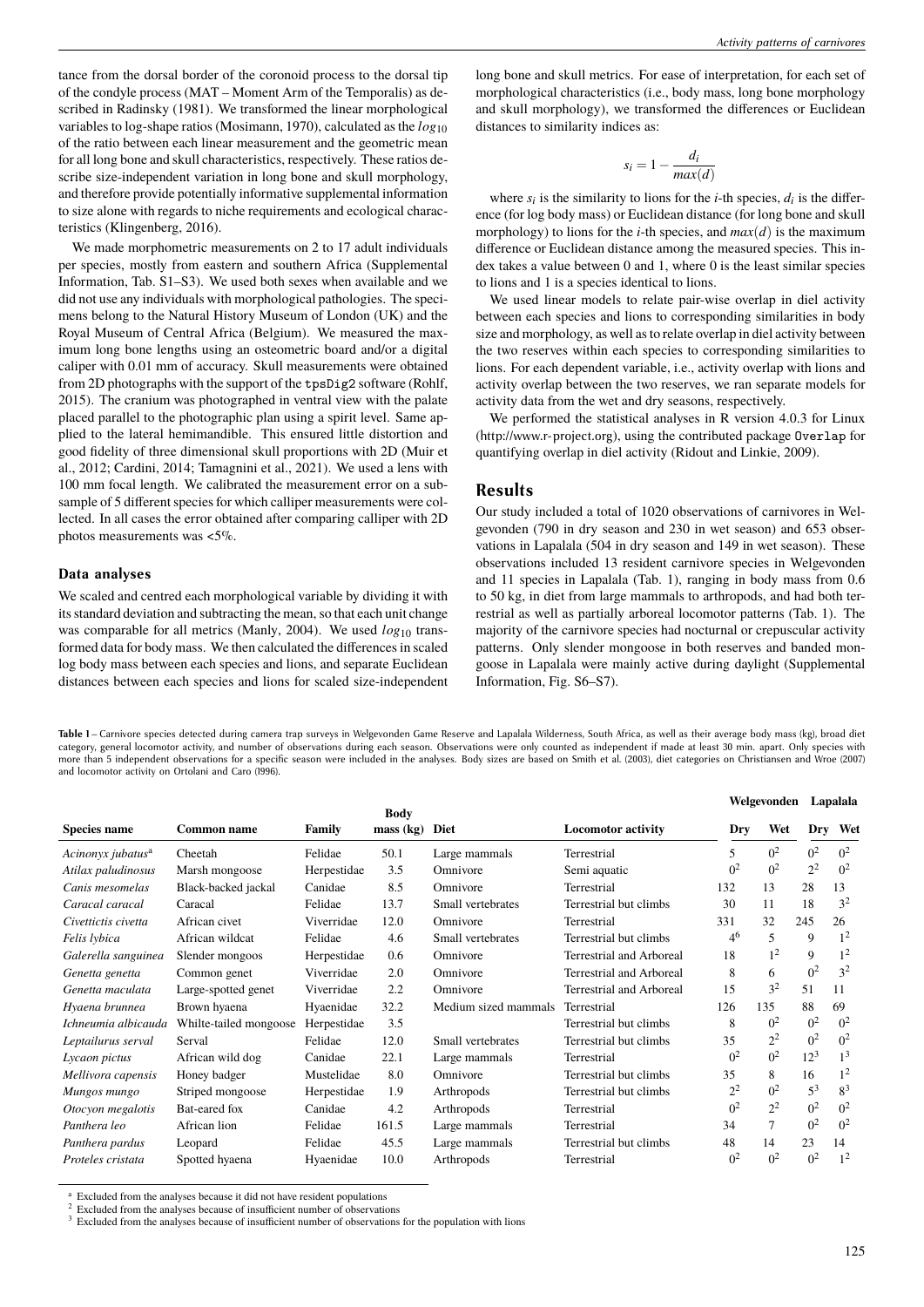

**Figure 3** – Relationships between overlap with lions in diel activity and corresponding similarities to lions in log body mass (a-b), size-independent long bone morphology (cd) and size-independent skull morphology (e-f) for all sympatric carnivore species in Welgevonden. Data are presented for activity data for activity data from the dry (a, c, e), and the wet season (b, d, f) separately. Solid lines represent significant linear relationships, whereas dotted lines represent linear relationships that were not found to be statistically significant at a threshold of 0.05. Similarity is represented as an index ranging from 0 (the least similar species to lions among the measured species) to 1 (a species identical to lions).

There was a significant positive relationship between overlap with lions in diel activity during the dry season and body mass similarities (β=0.47, *SE*<sub>β</sub>=0.14, n=13, p=0.010, Fig. 3a), but no relationships between overlap in diel activity in the wet season and body mass similarities ( $β=0.12$ ,  $SE<sub>β</sub>=0.30$ , n=8, p=0.713, Fig. 3b). Overlap with lions in diel activity was not related to similarities in either size-independent long bone (dry season: β=0.25, *SE*<sup>β</sup> =0.23, n=13, *p*=0.296, Fig. 3c; wet season:  $β=0.22$ ,  $SE<sub>β</sub>=0.27$ , n=8, p=0.432, Fig. 3d) or skull morphology (dry season: β=0.36, *SE*<sub>β</sub>=0.18, n=13, p=0.072, Fig. 3e; wet season:  $β=0.27$ ,  $SE_β=0.24$ , n=8, p=0.311, Fig. 3f). Coefficients of each species overlap with lions in diel activity are given in the Supplemental Information, Tab. S4.

Overlap in diel activity between the reserves was not significantly related to similarities to lions in neither body mass (dry season:  $β=0.16$ , *SE*<sub>β</sub>=0.15, n=8, *p*=0.323, Fig. 4a; wet season: β=0.00, *SE*<sub>β</sub>=0.58, n=4,  $p=0.999$ , Fig. 4b) nor size-independent long bone (dry season  $\beta=0.07$ , *SE*<sub>β</sub>=0.21, n=8, *p*=0.738, Fig. 4c; wet season  $β=0.02$ , *SE*<sub>β</sub>=0.38, n=4,  $p=0.955$ , Fig. 4d) or skull morphology (dry season:  $\beta$ =-0.11, *SE*<sub>β</sub>=0.17, n=8,*p*=0.539, Fig. 4e; wet season  $β = 0.24$ , *SE*<sub>β</sub>=0.29, n=4, *p*=0.493, Fig. 4f). Averaged across all species overlap in diel activity between the reserves were higher in the dry (mean=0.76, sd=0.10) than in the wet (mean=0.69, sd=0.12) season (Supplemental Information, Tab. S5).

# **Discussion**

We observed positive relationships between overlap in diel activity and body mass similarities to lions, but no relationships between overlap in diel activity and similarities in size-independent long bone and skull morphology. These results support the interpretation that diel activity of these carnivore species were primarily related to niche requirements, most likely prey availability. We appreciate that avoidance of lions by similar species could have occurred by means other than shifts in diel activity, for instance in spatial rather than temporal shifts in activ-



**Figure 4** – Relationships between overlap in diel activity between two reserves, one with and one without lions, within a community of sympatric carnivores and associated similarities between each species and lions in log body mass (a-b), size-independent long bone morphology (c-d) and size-independent skull morphology (e-f). Data are presented for activity data from the dry (a, c, e), and the wet season (b, d, f) season separately. Dotted lines represent linear relationships that were not found to be statistically significant at a threshold of 0.05. Similarity is represented as an index ranging from 0 (the least similar species to lions among the measured species) to 1 (a species identical to lions).

ity. However, we note that the results came from a relatively small and fenced reserve, where we could have expected an accentuated effect of avoidance of a dominant competitor and limited possibility for spatial avoidance. Despite previous arguments of competition being an important structural force in carnivore communities (Palomares and Caro, 1999; Hayward and Slotow, 2009), a lack of competition effects has been observed previously (Wikenros et al., 2010). There are no doubts regarding regarding the ecological importance of apex predators (reviewed in Estes et al., 2011 and Ritchie et al., 2012). However, we argue that our results add to recent literature suggesting that the presence of apex predator species may not always have large effects on sympatric predator-prey communities (e.g., Middleton et al., 2013; Balme et al., 2017; Mugerwa et al., 2017), or such that such effects are highly context dependent across different spatial and tepmoral scales (Valeix et al., 2009; Périquet et al., 2017; Chizzola et al., 2018; Bashant et al., 2020; Wirsing et al., 2021).

The observed positive association between overlap in diel activity in lions and body mass similarities indicate that size related variation in resource and space use dictated patterns of diel activity rather than avoidance of interference competition and predation (Cassia Bianchi et al., 2016). The observed positive relationship between overlap with lions in diel activity and body mass similarities could, for instance, have been related to similar prey preferences and hunting behaviour among large species, combined with scavenging and kleptoparasitism, and a combination of similar hunting behaviour and predator avoidance for small ones. Positive associations between morphological similarities to lions and overlap in diel activity patterns have been observed previously for scavenging species such as jackals and hyaenas (Périquet et al., 2015; Swanson et al., 2016), although we suggest that for species which rarely scavenge, such as leopards, the observed overlap in diel activity was likely caused by similar hunting habits (Balme et al., 2017). We note that the largely crepuscular activity we observed among the carnivores correspond with the activity of both large and small prey on the reserves (authors observations), as well as activity of potential prey reported from similar environments (e.g., Bennie et al.,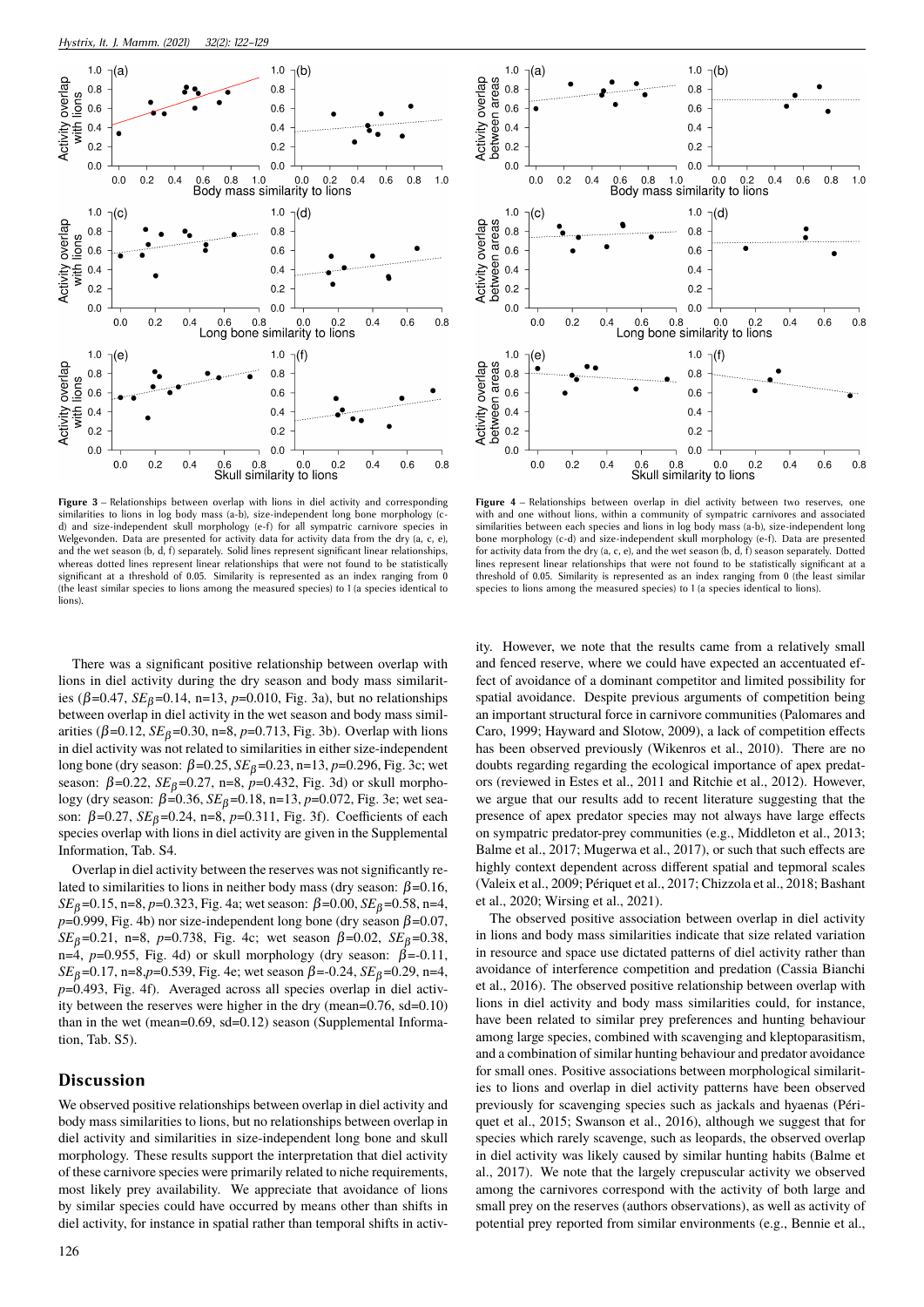2014; Owen-Smith and Goodall, 2014), which further lends support for niche driven diel activity in these carnivore communities.

Because our results were largely driven by the diel activity patterns during the dry season, we suggest that overlap in diel patterns of activity among carnivores may be dynamic and context dependent. Although we appreciate that we had smaller sample sizes in the wet season, this finding agrees with previous observations on carnivore communities both in Africa (Vanak et al., 2013; Bashant et al., 2020) and Asia (Karanth et al., 2017). Such an interpretation would also resonate with previous findings of seasonal and context dependent indirect effects of lions on their main prey in these reserves (Périquet et al., 2017; Chizzola et al., 2018). A seasonal homogenisation of the spatial distribution of potential prey have previously been observed in the Waterberg (Isaacs et al., 2013), and ungulates in southern Africa have been observed to be active during a shorter time in the dry than in the wet season (Owen-Smith, 2008). We therefore suggest that the observed seasonal variation in the associations between overlap in diel activity and body mass at least partly could have been caused by seasonal variations in the availability and distribution of potential prey, but also by seasonal variation in vegetation cover and structure.

We found a significant association between overlap with lions in diel activity and body mass similarities, but not between overlap in diel activity and similarities in either size independent long bone (a proxy for locomotor characteristics, Van Valkenburgh, 1987) or skull (a proxy for dietary requirements, Werdelin, 1996) morphology. Our results therefore suggest that size related variation in resource use may have been more important determinants of diel activity than shape mediated variation in movement and diet. Despite carnivores being possible to group into morphologically based ecotypes (Werdelin, 1996), such an interpretation would agree with broad findings of the importance of carnivore body size for brain size, social behaviour and life history (Bekoff et al., 1984; Gittleman, 1986), as well as dietary requirements (Gittleman, 1985), in particularly prey size (Carbone et al., 1999). Our results therefore support previous studies highlighting the importance of animal body size variation for the regulation of ecosystem structure (reviewed in Holling, 1992), although variations in cranial and limb shape may also be important for carnivore niche partitioning among similarly sized species (Taylor, 1989; Van Valkenburgh, 1989). Mammalian carnivores have one of the most dramatic body size ranges among all mammals (Nowak, 1999), and our interpretation therefore reiterates previous suggestions that size related structuring of carnivore communities may have significant ecological importance (Johnson et al., 1996; Sinclair et al., 2003; Woodroffe and Ginsberg, 2005).

We acknowledge several, not necessarily mutually exclusive, caveats to our study. First, diel activity patterns are generally regulated by light through neurophysiological mechanisms (Cermakian and Sassone-Corsi, 2002). Since physiological mechanisms tend to be evolutionary conservative, the observed lack of effects of competition on activity patterns could have been caused by evolutionary constraints on diel activity rather than by a lack of competition taking place (Kronfeld-Schor and Dayan, 2003). Such evolutionary constraints may cause species to exhibit non-optimal behavioural phenotypes, particularly if trade-offs exist among behaviour which face opposing evolutionary pressures (Sih et al., 2004). Second, several studies have shown spatial avoidance as a response to competition (e.g., Tannerfeldt et al., 2002; Grassel et al., 2015; de Satgé et al., 2017), and we acknowledge that competition driven avoidance could have occurred in space rather than in time. Third, any temporal avoidance could have occurred at temporal scales not captured by our sample protocol. Such temporal context dependence has, for instance, been observed for anti-predatory behaviour of potential prey (Valeix et al., 2009), and similar context dependencies are likely to be present also for sympatric predator species (Karanth et al., 2017). Fourth, there could be a size dependent response to human activities that may have masked any effects of intra specific interactions. However, all animals were used to the game viewing activities in Welgevonden, and the activities in Lapalala were either highly localized (educational activities) or very rare (occasional hunts). We therefore regard it unlikely that human activities had strong effects on the diel

activity patterns observed. Finally, we cannot completely rule out that parts of our results were hampered by limited sample sizes, either in the low number of species for which we had a sufficient number of observations for, or by an insufficient number of observations within species for reliable estimates of temporal activity patterns. We also acknowledge that our study had an ecological sample size of one. However, we stress that studies based on direct field observations, such as this, needs to form an integral part of our inquiries into the reality we live in, even if it may hamper statistical sample sizes compared to data accumulated over time or space (Ríos-Saldaña et al., 2018).

To conclude, our study suggests that diel activity patterns within a sympatric carnivore community did not appear to have been influenced by an avoidance of lions, although we acknowledge that interference competition from lions could still have occurred but not been manifested in diel activity shifts. Instead, we suggest that our observations indicate that resources, such as prey availability, may have been important for determining the diel activity patterns of these carnivores. However, a seasonal variation in the association between overlap in diel activity and morphological similarities suggests that seasonal variation in resource abundance and distribution may have influenced such processes. While we highlight the importance of body size related variation in resource use for the observed diel patterns, we can not discard that, among similarly sized species, shape mediated variations in movement and broad dietary strategies may also play a role in structuring the activity patterns of sympatric carnivores.  $\mathcal{Q}$ 

### **References**

- Andersson K.I., 2004. Elbow-joint morphology as a guide to forearm function and foraging behaviour in mammalian carnivores. Zool J Linn Soc 142: 91–104.
- Andersen G.E., Johnson C.N., Jones M.E., 2020. Space use and temporal partitioning of sympatric Tasmanian devils and spotted-tailed quolls. Austr Ecol 45: 355–365.
- Balme G.A., Pitman R.T., Robinson H.S., Miller J.R.B., Funston P.J., Hunter L.T.B., 2017. Leopard distribution and abundance is unaffected by interference competition with lions. Behav Ecol 28: 1348–1358.
- Bashant J., Somers M., Swanepoel L., Dalerum F., 2020. Facilitation or competition? Effects of lions on brown hyaenas and leopards. Diversity 12: 325.
- Becker M., McRob R., Watson F., Droge E., Kanyembo B., Murdoch J., Kakumbi C., 2013. Evaluating wire-snare poaching trends and the impacts of by-catch on elephants and large carnivores. Cons Biol 158: 26–36.
- Bekoff M., Daniels T.J., Gittleman J.L., 1984. Life history patterns and the comparative social ecology of carnivores. Ann Rev Ecol Syst 15: 191–232.
- Bennie J.J., Duffy J.P., Inger R., Gaston K.J., 2014. Biogeography of time partitioning in mammals. Proc Nat Acad Sci USA 111: 13727–13732.
- Breitenmoser U., Breitenmoser-Würsten C., Carbyn L., Funk S.M., 2001. Assessment of carnivore reintroductions. In: Gittleman J.L., Funk S.M., Macdonald D.W., Wayne R.K. (Eds.) Carnivore conservation. Cambridge University Press, Cambridge, UK. 241–281.
- Carbone C., Gittleman J.L., 2002. A common rule for the scaling of carnivore density. Science 295: 2273–2276.
- Carbone C., Mace G.M., Roberts C., Macdonald D.W. 1999. Energetic constrains on the diet of terrestrial carnivores. Nature 402: 286–288.
- Carbone C., Teacher A., Rowcliffe J.M., 2007. The cost of carnivory. PLoS Biol 5: e22. Cardini A., 2014. Missing the third dimension in geometric morphometrics: how to assess
- if 2D images really are a good proxy for 3D structures? Hystrix 25: 73–81. Carvalho J.C., Gomes P., 2004. Feeding resource partitioning among four sympatric carnivores in the Peneda-Gerês National Park (Portugal). J Zool 263: 275–283.
- Caro T.M., Laurenson M.K., 1994. Ecological and genetic factors in conservation: a cautionary tale. Science 263: 486–486.
- Carothers J.H., Jaksic F.M., 1984. Time as a niche difference: The role of interference competition. Oikos 42: 403–406.
- Cassia Bianchi R., Olifiers N., Gompper M.E., Mourão G., 2016. Niche partitioning among mesocarnivores in a Brazilian wetland. PloS ONE 11: e0162893.
- Cermakian N., Sassone-Corsi P., 2002. Environmental stimulus perception and control of circadian clocks. Curr Opin Neurobiol 12: 359–365.
- Chizzola M., Belton L., Ganswindt A., Greco I., Hall G., Swanepoel L., Dalerum F., 2018. Landscape level effects of lions (*Panthera leo* on behavioural time budgets, foraging
- ecology and stress physiology in two contrasting prey species. Front Ecol Evol 6: 191. Christiansen P., Wroe S., 2007. Bite forces and evolutionary adaptations to feeding ecology in carnivores. Ecology 88: 347–358.
- Codron D., Codron J., Lee-Thorp J., Sponheimer M., De Ruiter D., 2005. Animal diets in the Waterberg based on stable isotopic composition of faeces. S Afr J Wildl Res 35: 43–52.
- Cozzi G., Broekhuis F.C., Mcnutt J.W., Turnbull L.A., Macdonald D.W., 2012. Fear of the dark or dinner by moonlight? Reduced temporal partitioning among Africa's large carnivores. Ecology 93: 2590–2599.
- Creel S., Spong G., Creel N., 2001. Interspecific competition and the population biology of extinction-prone carnivores. In: Gittleman J.L., Funk S.M., Macdonald D.W., Wayne R.K. (Eds) Carnivore conservation. Cambridge University Press, Cambridge, UK. 35– 60.
- Dalerum F., 2013. Phylogenetic and functional diversity in large carnivore assemblages. Proc Roy Soc B 280: 20130049.
- Dalerum F., Belton L., 2015. African ungulates recognize a locally extinct native predator. Behav Ecol 26: 215–222.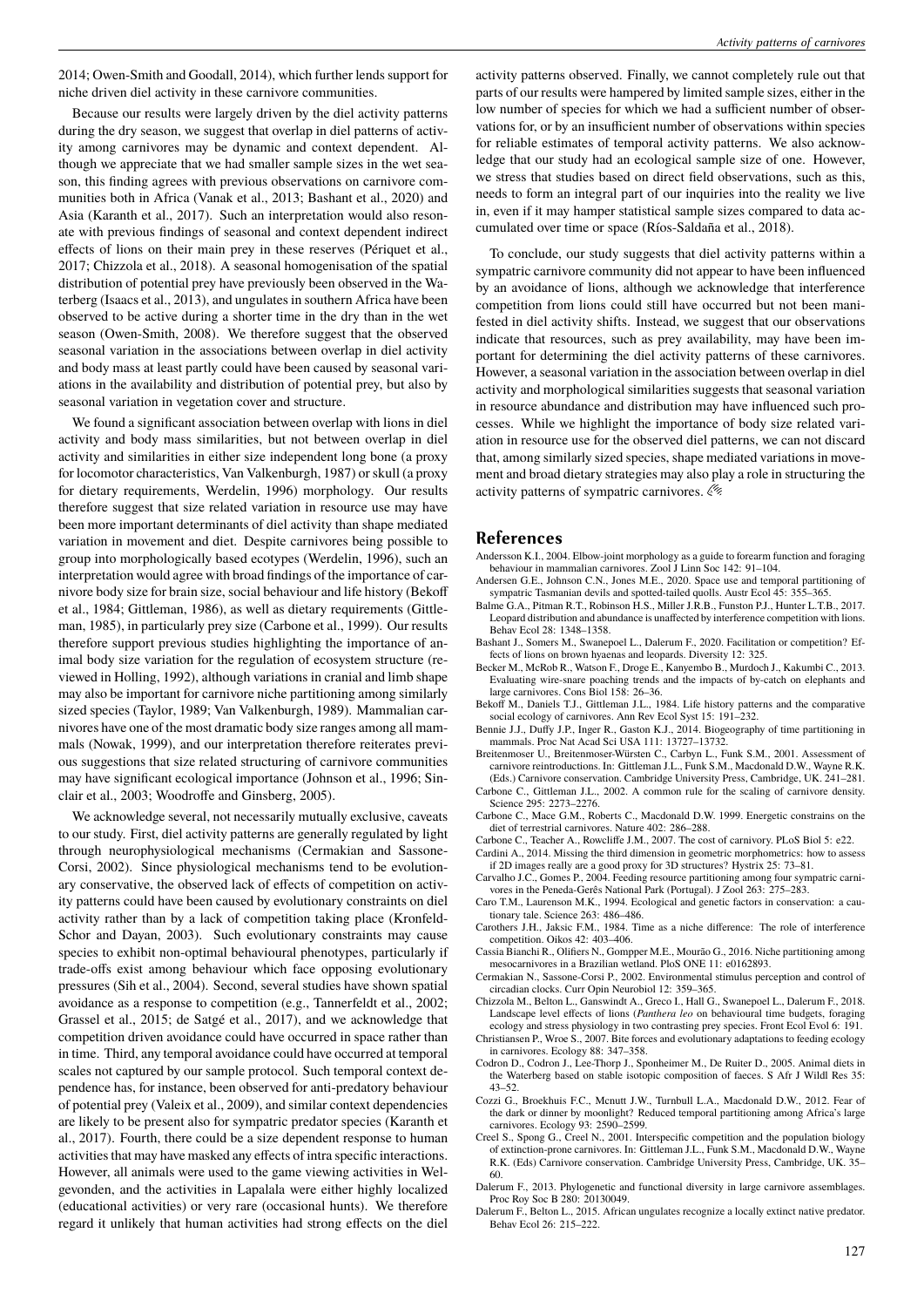- Dalerum F., Miranda M., 2016. Game auction prices are not related to biodiversity contributors of southern African ungulates and large carnivores. Sci Rep 6: 21922.
- Donadio E., Buskirk, S.W., 2006. Diet, morphology, and interspecific killing in Carnivora. Am Nat 167: 524–536.
- Davies T.J., Meiri S., Barraclough T.G., Gittleman J.G., 2007. Species co-existence and character divergence across carnivores. Ecol Lett 10: 146–152.
- de Satgé J., Teichman T.J., Cristescu B., 2017. Competition and coexistence in a small carnivore guild. Oecologia 184: 873–884.
- Durant S.M., 2000. Living with the enemy: avoidance of hyenas and lions by cheetahs in the Serengeti. Behav Ecol 11: 624–632.
- Estes J.A., Terborgh J., Brashares J.S., Power M.E., Berger J., Bond W.J., Carpenter S.R., Timothy S.E., Holt R.D., Jackson J.B.C., Marquis R.J., Oksanen L., Oksanen T., Paine R.T., Pikitch E.K., Ripple W.J., Sandin S.A., Scheffer M., Schoener T.W., Wardle D., 2011. Trophic downgrading of planet Earth. Science 333: 301–306.
- Ewer R.F., 1973. The Carnivores. Cornell University Press, Ithaca, N.Y., USA.
- Figueirido B., MacLeod N., Krieger J., De Renzi M., Pérez-Claros J.A., Palmqvist P., 2011. Constraint and adaptation in the evolution of carnivoran skull shape. Paleobiology 37: 490–518.
- Gerber B., Karpanty S., Kelly M.J., 2012. Evaluating the potential biases in carnivore capture–recapture studies associated with the use of lure and varying density estimation techniques using photographic-sampling data of the Malagasy civet. Pop Ecol 54: 43– 54.
- Gittleman J.L., 1985. Carnivore body size: ecological and taxonomic correlates. Oecologia 67: 540–554.
- Gittleman J.L., 1986. Carnivore life-history patterns: allometric, phylogenetic and ecological associations. Amer Nat 127: 744–771.
- Grassel S.M., Rachlow J.L., Williams C.J., 2015. Spatial interactions between sympatric carnivores: asymmetric avoidance of an intraguild predator. Ecol Evol 5: 2762–2773.
- Grossnickle D.M., 2020. Feeding ecology has a stronger evolutionary influence on functional morphology than on body mass in mammals. Evolution 74: 610–628.
- Hardin G., 1960. The competitive exclusion principle. Science 131: 1292–1297.
- Hayward M.W., Slotow R., 2009. Temporal partitioning of activity in large African carnivores: tests of multiple hypotheses. S Afr J Wildl Res 39: 109–112.
- Holling C.S., 1992. Cross-scale morphology, geometry, and dynamics of ecosystems. Ecol Monogr 62: 447–502.
- Isaacs L., Somers M.J., Dalerum F., 2013. Effects of prescribed burning and mechanical bush clearing on ungulate space use in an African savannah. Restor Ecol 21: 260–266.
- Iwaniuk A.N., Pellis S.M., Whishaw I.Q., 2000. The relative importance of body size, phylogeny, locomotion, and diet in the evolution of forelimb dexterity in fissiped carnivores (Carnivora). Can J Zool 78: 1110–1125.
- Jaksic F.M., 1982. Inadequacy of activity time as a niche difference the case of diurnal and nocturnal raptors. Oecologia 52: 171–175.
- Johnson W.W., Fuller T.K., Franklin W.L. 1996. Sympatry in canids: A review and assessment. In: Gittleman J.L. (Ed.) Carnivore Behaviour, Ecology and Evolution volume 2. Cornell University Press, Ithaca, N.Y., USA. 189–218.
- Karanth K.U., Srivathsa A., Vasudev D., Puri M., Parameshwaran R., Kumar N.S., 2017. Spatio-temporal interactions facilitate large carnivore sympatry across a resource gradient. Proc Roy Soc B 284: 20161860.
- Keddy P.A., 2001. Competition, 2<sup>nd</sup> edition. Springer, New York, N.Y., USA.
- Kilian P.J., 2003. The ecology of reintroduced lions on the Welgevonden Private Game Reserve. University of Pretoria, Pretoria, M.Sc. Thesis.
- Kissui B., Packer C., 2004. Top-down regulation of a top predator: lions in the Ngorongoro crater. Proc Biol Sci 271: 1867–1872.
- Klingenberg C.P., 2016. Size, shape and form: concepts for allometry in geometric morphometrics. Dev Gen Evol 226: 113-137.
- Kronfeld-Schor N., Dayan T., 2003. Partitioning of time as an ecological resource. Ann Rev Ecol Syst 34: 153–181.
- Lewis M.E., 1997. Carnivoran paleoguilds of Africa: implications for hominid food pro-curement strategies. J Hum Evol 32: 257–288.
- MacArthur R.H., Levins R., 1967. The limiting similarity, convergence, and divergence of coexisting species. Am Nat 101: 337–385.
- Mahendiran M., 2016. Coexistence of three sympatric cormorants (*Phalacrocorax* spp.); partitioning of time as an ecological resource. Roy Soc Op Sci 3: 160175.
- Manly B.F.J., 2004. Multivariate Statistical Methods: A Primer. Third edition. Chapman and Hall, London, UK.
- Meachen-Samuels J., Van Valkenburgh B., 2009. Forelimb indicators of prey-size preference in the Felidae. J Morph 270: 729–744.
- Meloro C., 2011. Locomotor adaptations in Plio-Pleistocene large carnivores from the Italian Peninsula: Palaeoecological implications. Curr Zool 57: 269–283.
- Meloro C., O'Higgins P., 2011. Ecological adaptations of mandibular form in fissiped Carnivora. J Mamm Evol 18: 185–200.
- Meloro C., Elton S., Louys J., Bishop L.C., Ditchfield P., 2013. Cats in the forest: predicting habitat adaptations from humerus morphometry in extant and fossil Felidae (Carnivora). Paleobiology 39: 323–344.
- Meredith M., Ridhout M., 2018. Overview of the overlap package. Online user manual, available at https://cran.r-project.org/web/packages/overlap/vignettes/overlap.pdf
- Middleton A.D., Kauffman M.J., McWhirther E.J., Jimenez M.J., Cook J.G., White P.J., 2013. Linking anti-predator behavior to prey demography reveals limited risk effects of an actively hunting large carnivore. Ecol Lett 16: 1023–1030.
- Mzezewa J., Misi T., van Rensburg L., 2010. Characterisation of rainfall at a semi-arid ecotope in the Limpopo Province (South Africa) and its implications for sustainable crop production. Water SA 36: 19–26.
- Miller S.M., Funston P.J., 2014. Rapid growth rates of lion (*Panthera leo*) populations in small, fenced reserves in South Africa: a management dilemma. S Afr J Wildl Res 44: 43–55.
- Mosimann J.E., 1970. Size allometry: size and shape variables with characterizations of the lognormal and generalized gamma distributions. J Am Stat Assoc 65: 930–945.
- Mugerwa B., du Preez B., Tallents L.A., Loveridge A.J., Macdonald D.W., 2017. Increased foraging success or competitor avoidance? Diel activity of sympatric large carnivores. J Mamm 98: 1443–1452.
- Muir A.M., Vecsei P., Krueger C.C., 2012. A perspective on perspectives: methods to reduce variation in shape analysis of digital images. Trans Am Fish Soc 141: 1161–1170. Nowak R.M., 1999. Walker's Mammals of the World, Vol 1 and 2. John Hopkins Univ.
- Press, Baltimore, Maryland, USA.
- Ortolani A., Caro T.M., 1996. The adaptive significance of color patterns in carnivores: phylogenetic tests of classic hypotheses. In: Gittleman J.L. (Ed.) Carnivore behavior, ecology, and evolution volume 2. Cornell Univ. Press. Ithaca, N.Y. USA. 132–188.
- Otto S.B., Berlow E.L., Rank N.E., Smiley J., Brose U., 2008. Predator diversity and identity drive interaction strength and trophic cascades in a food web. Ecology 89: 134–140.
- Owen-Smith N., 2008. Effects of temporal variability in resources on foraging activity. In: Prins H.T., van Langevelde F. (Eds.) Resource ecology: spatial and temporal dynamics of foraging. Springer, New York, N.Y., USA. 159–181.
- Owen-Smith N., Goodall V., 2014. Coping with savanna seasonality: comparative daily activity patterns of African ungulates as revealed by GPS telemetry. J Zool Lond 293: 181–191.
- Palomares F., Caro T.M., 1999. Interspecific killing among mammalian carnivores. Am Nat 153: 492–508.
- Pei Y., Valcu M., Kempenaers B., 2018. Interference competition pressure predicts the number of avian predators that shifted their timing of activity. Proc Roy Soc B 285: 20180744.
- Périquet S., Fritz H., Revilla E., 2015. The lion king and the hyaena queen: large carnivore interaction and coexistence. Biol Rev 90: 1197–1214.
- Périquet S., Richardson P., Cameron E.Z., Ganswindt A., Belton L., Loubster E., Dalerum F., 2017. Effects of lions on behaviour and endocrine stress in plains zebras. Ethology 123: 667–674.
- Polis G.A., Myers C.A., Holt R.D., 1989. The ecology and evolution of intraguild predation — potential competitors that eat each other. Ann Rev Ecol Syst 20: 297–330.
- Polly P.D., Fuentes-Gonzales J., Lawing A.M., Bormet A.K., Dundas G.D., 2017. Clade sorting has a greater effect than local adaptation on ecometric patterns in Carnivora. Evol. Ecol Res 18: 187–200.
- Prugh L., Sivy K.J., 2020. Enemies with benefits: integrating positive and negative interactions among terrestrial carnivores. Ecol Lett 23: 902–918. Radinsky L.B., 1981. Evolution of skull shape in carnivores: 1. Representative modern
- carnivores. Biol J Linn Soc 15: 369–388.
- Rafiq K., Hayward M.W., Wilson A.M., Meloro C., Jordan N.R., Wich S.A., McNutt J.W., Golabek K.A., 2020. Spatial and temporal overlaps between leopards (*Panthera pardus*) and their competitors in the African large predator guild. J Zool 311: 246–259.
- Ramesh T., Kalle R., Sankar K., Qureshi Q., 2012. Spatio-temporal partitioning among large carnivores in relation to major prey species in western Ghats. J Zool 287: 269– 275.
- Ramesh T., Riddhika K., Downs C., 2017. Staying safe from top predators: patterns of co-occurrence and inter-predator interactions. Behav Ecol Sociobiol 71: 1–14.
- Ramnanan R., Swanepoel L., Somers M., 2013. The diet and presence of African wild dogs (*Lycaon pictus*) on private land in the Waterberg region. South Africa. S Afr J Wildl Res  $43:68 - 73$
- Rasmussen G.S.A., Macdonald D.W., 2012. Masking of the zeitgeber: African wild dogs mitigate persecution by balancing time. J Zool 286: 232–242.
- Ritchie E., Elmhagen B., Glen A.S., Letnic M., Ludwig G., McDonald R.A., 2012. Ecosystem restoration with teeth: what role for predators? Tr Ecol Evol 27: 265–271.
- Ridout M.S., Linkie M., 2009. Estimating overlap of daily activity patterns from camera trap data. J Agric Biol Env St 14: 322–337.
- Riggio J., Jacobson A., Dollar L., Bauer H., Dickman A., Funston P., Henschel P., De Iongh H., Lichtenfeld L., Packer C., Pimm S., 2013. The size of savannah Africa: a lion's (*Panthera leo*) view. Biodiv Cons 22: 17–35. Ríos-Saldaña C., Delibes-Mateos M., Ferrerira C.C. 2018. Are field studies being relegated
- to second place in conservation science? Glob Ecol Cons 14: e00389.
- Rohlf F.J., 2015. The tps series of software. Hystrix 26: 9–12.
- Samuels J.X., Meachen J.A., Sakai S.A., 2013. Postcranial morphology and the locomotor habits of living and extinct carnivorans. J Morphol 274: 121–146. Schmid F., Schmidt A., 2006. Nonparametric estimation of the coefficient of overlapping
- theory and empirical application. Comput Stat Data An 50: 1583–1596.
- Schoener T.W., 1974. Resource partitioning in ecological communities. Science 185: 27– 39.
- Sergio F., Hiraldo F., 2008. Intraguild predation in raptor assemblages: a review. Ibis 150: 132–145.
- Sih A., Bell A.M., Johnson J.C., Ziemba R.E., 2004. Behavioural syndromes: an integrative overview. Q Rev Biol 79: 242–277.
- Sinclair A.R.E., Mduma S., Brashares J.S., 2003. Patterns of predation in a diverse predatorprey system. Nature 425: 288–290.
- Smith F.A., Lyons S.K., Ernest S.K.M., Jones K.E., Kaufman D.M., Dayan T., Marquet P.A., Brown J.H., Haskell J.P., 2003. Body mass of late Quaternary mammals. Ecology 84: 3403.
- Swanepoel L., Somers M., Dalerum F., 2015. Density of leopards Panthera pardus on pr tected and non-protected land in the Waterberg Biosphere, South Africa. Wild Biol 21: 263–268.
- Swanson A., Arnold T., Kosmala M., Forester J., Packer C., 2016) In the absence of a "landscape of fear": how lions, hyenas, and cheetahs coexist. Ecol Evol 6: 8534–8545.
- Takahashi J.S., Turek F.W., Moore, R.Y., 2001. Handbook of Behavioral Neurobiology: Circadian Clocks. Springer: New York, N.Y., USA.
- Tamagnini D., Meloro C., Raia P., Maiorano L., 2021. Testing the occurrence of convergence in the cranio-mandibular shape evolution of living carnivorans. Evolution 75(7): 1738–1752.
- Tannerfeldt M., Elmhagen B., Angerbjörn A.,2002. Exclusion by interference competition? The relationship between red and arctic foxes. Oecologia 132: 213–220.
- Taylor M.E., 1989. Locomotor adaptations by carnivores. In: Gittleman J.L. (Ed.) Carnivore Behaviour, Ecology and Evolution. Cornell University Press, USA. 382–409.
- Valeix M., Loveridge A.J., Chamaillé-Jammes S., Davidson Z., Murindagomo F., Fritz H., Macdonald D.W., 2009. Behavioral adjustments of African herbivores to predation risk by lions: Spatiotemporal variations influence habitat use. Ecology 90: 23–30.
- Vanak T., Fortin D., Thaker M., Ogden M., Owen C., Greatwood S., Slotow R., 2013. Moving to stay in place: behavioural mechanisms for coexistence of African large carnivores. Ecology 94: 2619–2631.
- Van Valkenburgh B., 1987. Skeletal indicators of locomotor behavior in living and extinct carnivores. J Vertebr Paleont 7: 162–182.
- Van Valkenburgh B., 1989. Carnivore dental adaptations and diet: A study of trophic diversity withing guilds. In: Gittleman J.L. (Ed.) Carnivore Ecology, Behavior and Ecology. Cornell University Press, Ithaca, N.Y., USA. 410–436.